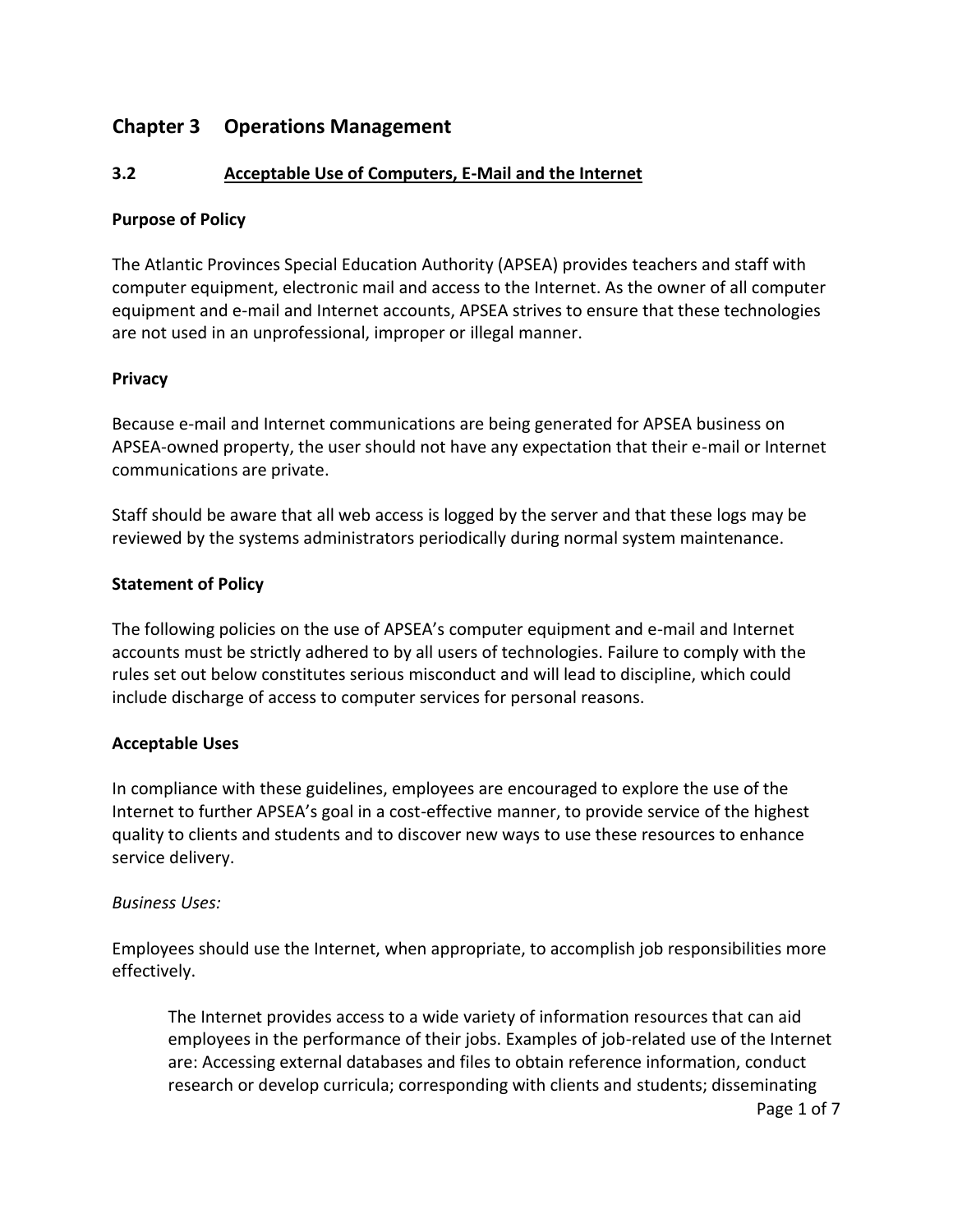documents to individuals or groups; and participating in and reading discussion groups on job-related topics.

# *Professional Development:*

Employees may use the Internet for professional activities and skills development.

The Internet may be used to pursue professional development goals. Examples of professional uses include: Communicating with fellow members of committees in professional organizations; collaborating on studies and articles; connecting to resources that provide information relating to skills development and educational opportunities; and participating in and reading electronic mail discussion groups on professional development topics.

If billable Internet services are encountered by employees during Professional Development activities, employees should check with their supervisor to see if the costs can be recovered.

#### *Personal Use:*

At their supervisor's discretion, employees may use the Internet on personal time at work in accordance with the conditions governing access to their work areas. Personal time includes lunch time and the time before and after work. For personal use, billable Internet services are the employee's responsibility and arrangements must be made to reimburse APSEA.

#### **Unacceptable Uses**

The following section outlines uses of APSEA's computer equipment and e-mail and Internet systems which are not acceptable and which will result in disciplinary action.

#### General:

- 1. All computer equipment and e-mail and Internet systems are to be used solely for workrelated purposes or those acceptable uses outlined above. The equipment and e-mail and Internet systems are not to be used for any activity that is illegal or unethical or which could adversely affect the professional reputation of APSEA.
- 2. Any personal use of the systems and equipment must be of an incidental nature and must not interfere with business activities.
- 3. All users are required to comply with all federal and provincial laws relating to the use of APSEA's computers and e-mail or Internet systems, as well as APSEA's rules and policies, and any applicable contracts and licenses relating to them.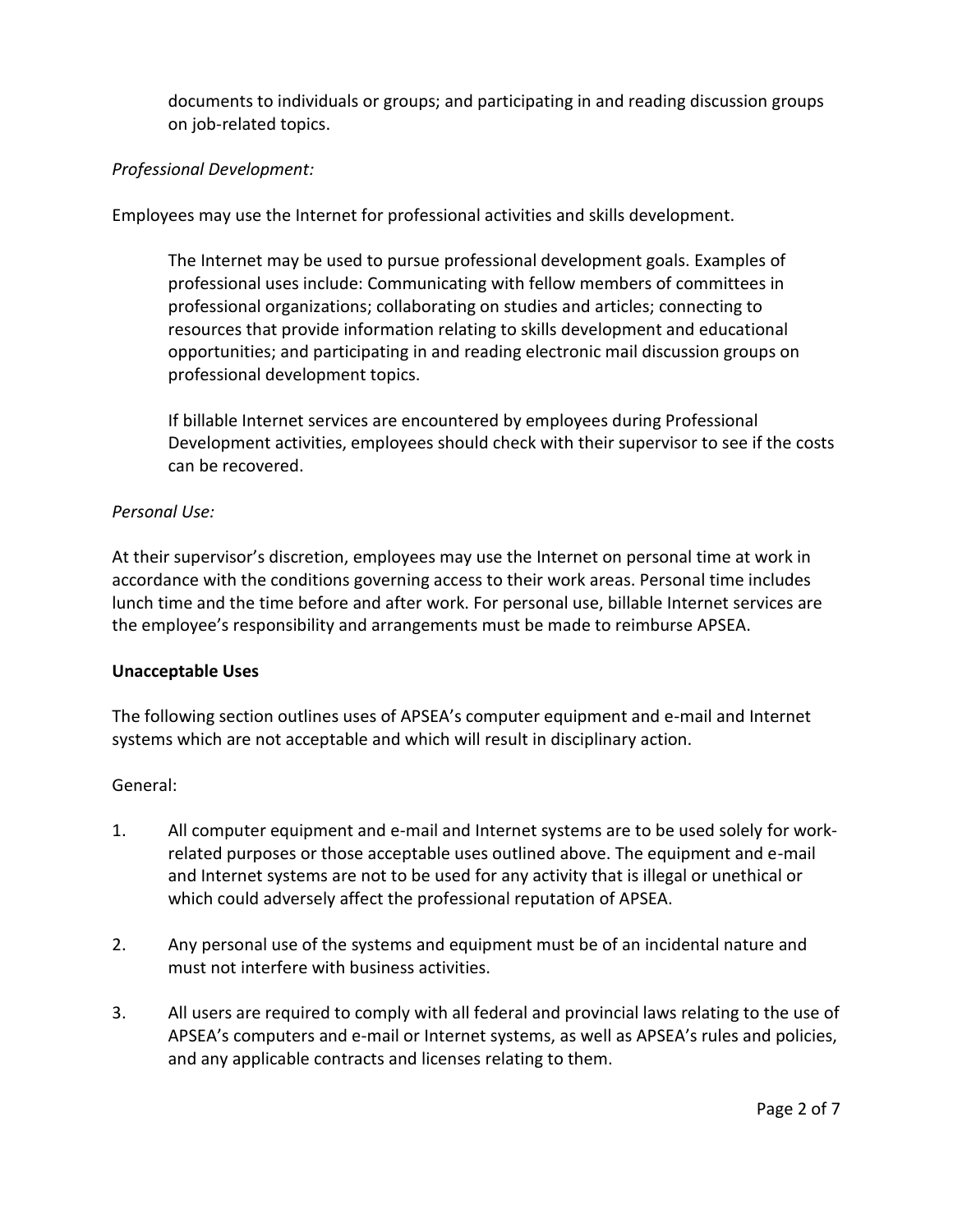#### *Abusive, Obscene or Objectionable Uses*

- 4. Employees shall not use abusive or objectionable language in either public or private messages.
- 5. The e-mail and Internet systems are not to be used to browse, download, transmit or forward obscene, profane, sexually explicit, discriminatory, defamatory, pornographic, threatening or otherwise offensive material, nor to transmit offensive and/or derogatory remarks about a person's race, religion, ethnicity, sex, sexual orientation, age or disability.
- 6. The e-mail and Internet systems are not to be used to harass, threaten, abuse, embarrass, or cause distress, unwanted attention, or discomfort to any person or entity, by any means.
- 7. Employees shall not use APSEA's e-mail or Internet systems to post or transmit any message which is libellous, defamatory or which discloses private or personal matters concerning any person.

# *Illegal Activity*

8. Employees may not use APSEA's e-mail and Internet systems to conduct any illegal activity or solicit the performance of any illegal activity or other activity which infringes the rights of others. This includes, but is not limited to: hacking into another computer system; the commission of hate crimes; gambling, and obscenity.

#### *Confidential Information*

- 9. E-mail is not a confidential communications medium and employees should refrain from transmitting sensitive business-related information outside of APSEA over the Internet.
- 10. Never send strictly confidential messages via the Internet or e-mail.
- 11. Confidential or sensitive information is not to be transmitted to unauthorized persons or organizations either through the e-mail system or the Internet.

#### *Solicitation/Commercial Uses*

12. The Internet, e-mail system and computer equipment are not to be used for personal commercial purposes or financial gain. "Commercial purposes" means offering or providing products or services, or, purchasing products or services. APSEA is not responsible for financial obligations arising from the authorized use of the system for such purposes.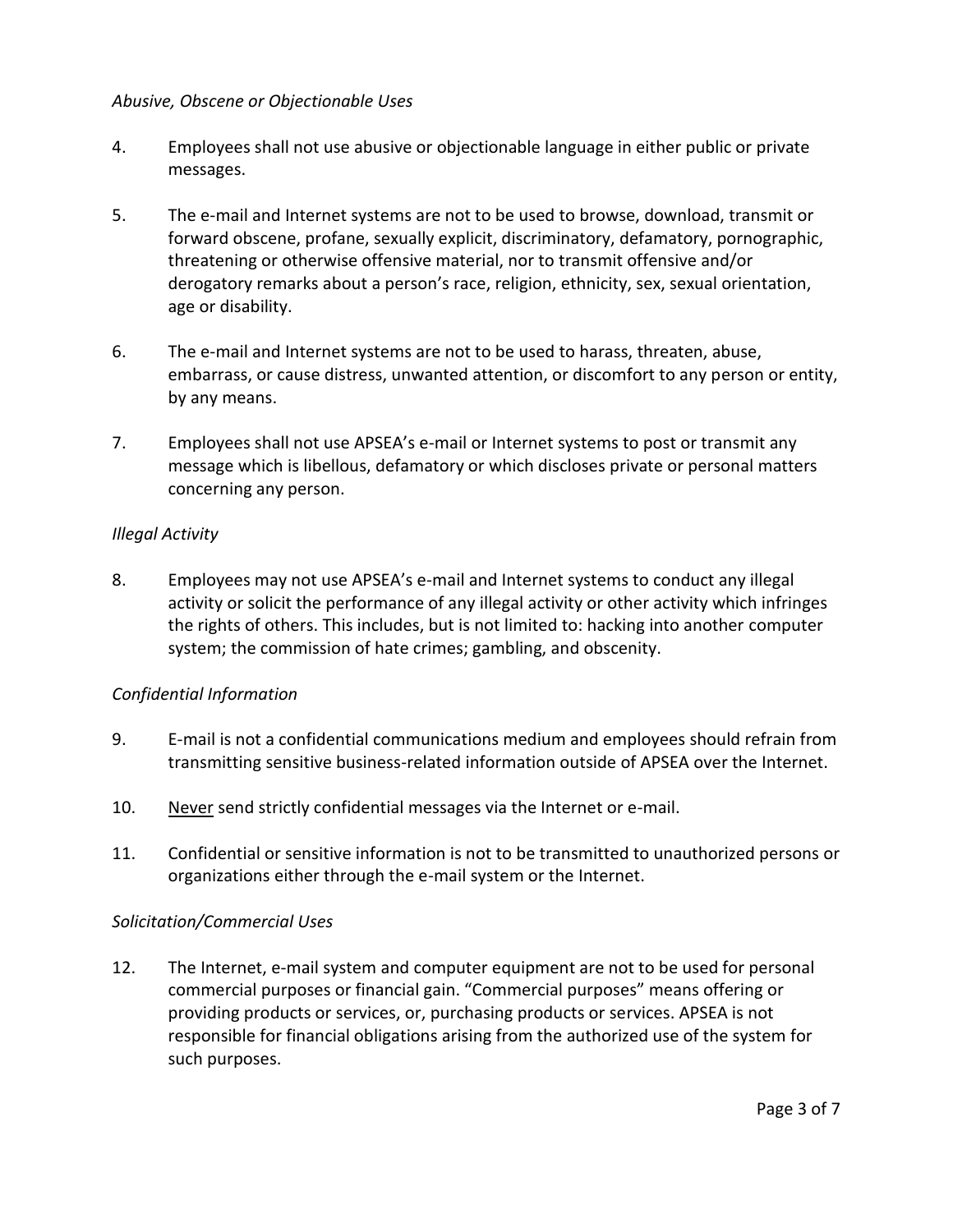- 13. Do not enter into contractual commitments using APSEA's e-mail or Internet system.
- 14. The use of APSEA's e-mail or Internet systems to search for jobs outside of APSEA is expressly prohibited.
- 15. Staff wishing to use the e-mail system for charitable organization solicitation purposes will seek approval in advance from their Director before doing so. Such request will include the name of the charity, the charity's registration number for income tax purposes, and a draft copy of the proposed e-mail. It is understood that providing such information does not mean that permission will be granted. The decision whether to permit publication by e-mail will res t solely with the Director and must be in keeping with the professionalism of the Atlantic Provinces Special Education Authority.
- 16. Employees shall not use APSEA's e-mail or Internet systems to post petitions for signatures, chain letters or letters relating to pyramid schemes. Employees shall not post or transmit any advertising, promotional materials or any other solicitation of others for goods or services.
- 17. Employees shall not use the computers or e-mail and Internet systems for purposes of political lobbying.

# *Intellectual Property Rights*

- 18. Employees shall respect intellectual property rights at all times when obtaining information over the Internet. Unless the right is explicitly waived, authors of electronic material have copyright and intellectual property rights. Permission must be acquired before duplicating information. Once the author's permission is obtained to use the property, credits must be included.
- 19. Employees shall not use APSEA's e-mail or Internet systems to post or transmit any message, data, image or program that would violate the property rights of others, including unauthorized copyrighted test, images or programs.
- 20. Never download or install any commercial software, shareware, or freeware onto network drives or discs without written permission from the Network administrator.
- 21. Employees shall not use APSEA's e-mail or Internet systems to post or transmit any information that infringes another person's or entity's rights in its trade mark, trade dress, or service mark.
- 22. Employees shall not use APSEA's e-mail or Internet systems to post or transmit any information that reveals trade secrets belonging to another person, business, service, or other entity.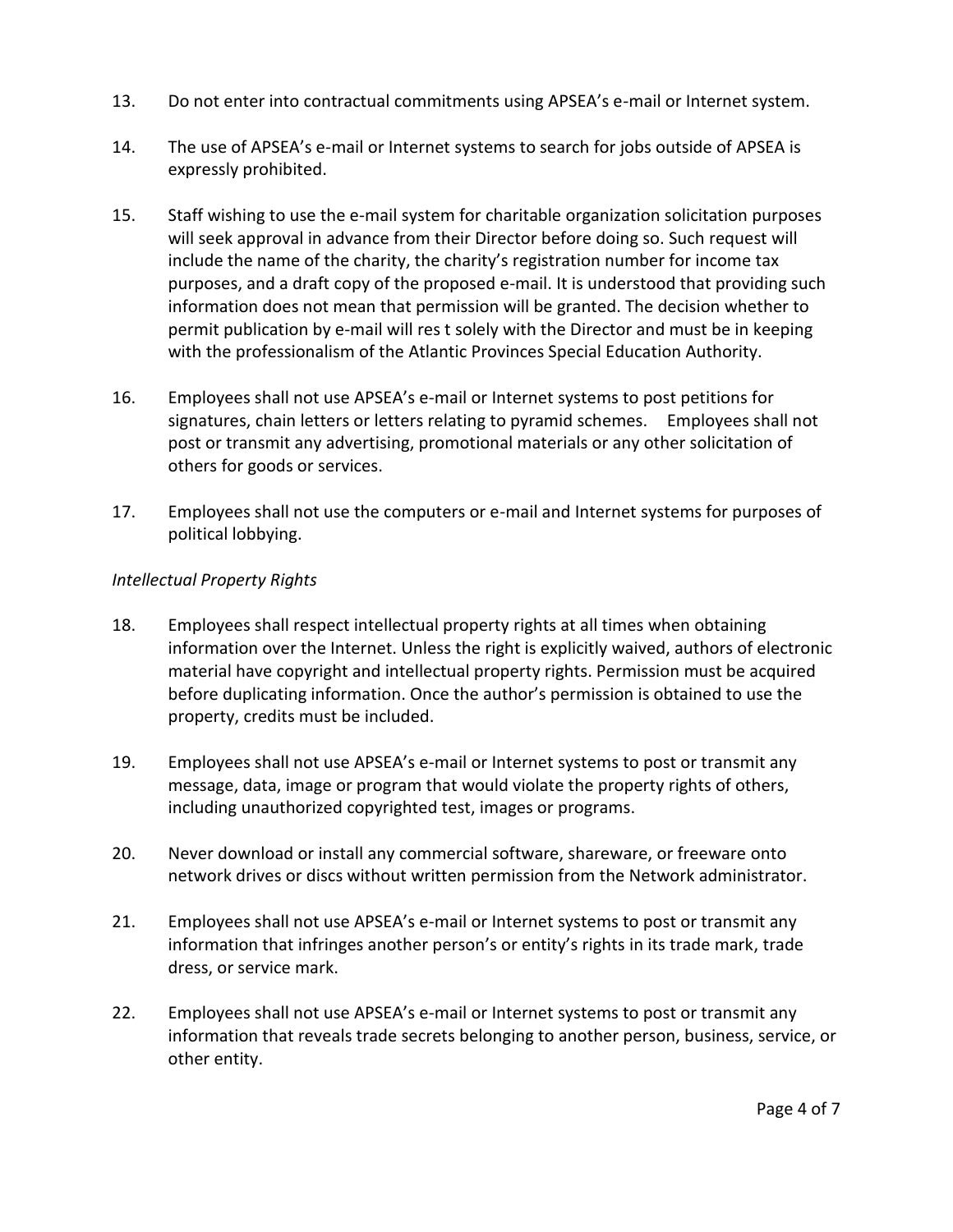#### *Netiquette*

- 23. Employees must conform to the specific rules of etiquette or established usage policies for each of the available Internet services. Employees have an obligation to learn about network etiquette (netiquette), customs and courtesies. Accepted procedures and guidelines should be followed when using electronic mail communications, participating in electronic discussion groups, using remote computer services, transferring files from other computers, or disseminating information to others on the Internet.
- 24. External e-mail communications are to be treated in the same professional manner as with any other written communications from APSEA. Utmost care must be taken in drafting and proofreading the content of external e-mail messages to ensure APSEA's reputation is maintained.
- 25. Beware of what you say in e-mail messages. Improper statements can give rise to personal or employer liability and may be subject to discipline.
- 26. Do not use sarcasm or jokes. The absence of nonverbal cues makes this style of communication easy to confuse and may lead to offense. Messages will be treated to mean what is written.
- 27. Do not send messages that will embarrass you if they become public. E-mail messages, however confidential or damaging, may have to be disclosed in court proceedings or in investigations if relevant to the issues.
- 28. Employees must not send any correspondence that is not in the best interests of APSEA.

#### *Deceptive/Fraudulent Actions*

- 29. Employees shall not permit non-employees to use APSEA's e-mail and Internet systems.
- 30. Employees shall not log into APSEA's e-mail and Internet systems under another individual's name.
- 31. Employees shall not modify files, other data or passwords belonging to other users nor misrepresent other users on any network.
- 32. Employees will not post or transmit any fraudulent information on or through APSEA's e-mail and Internet systems. This means any information that you know or have reason to know is false, and that you intend for others to rely on.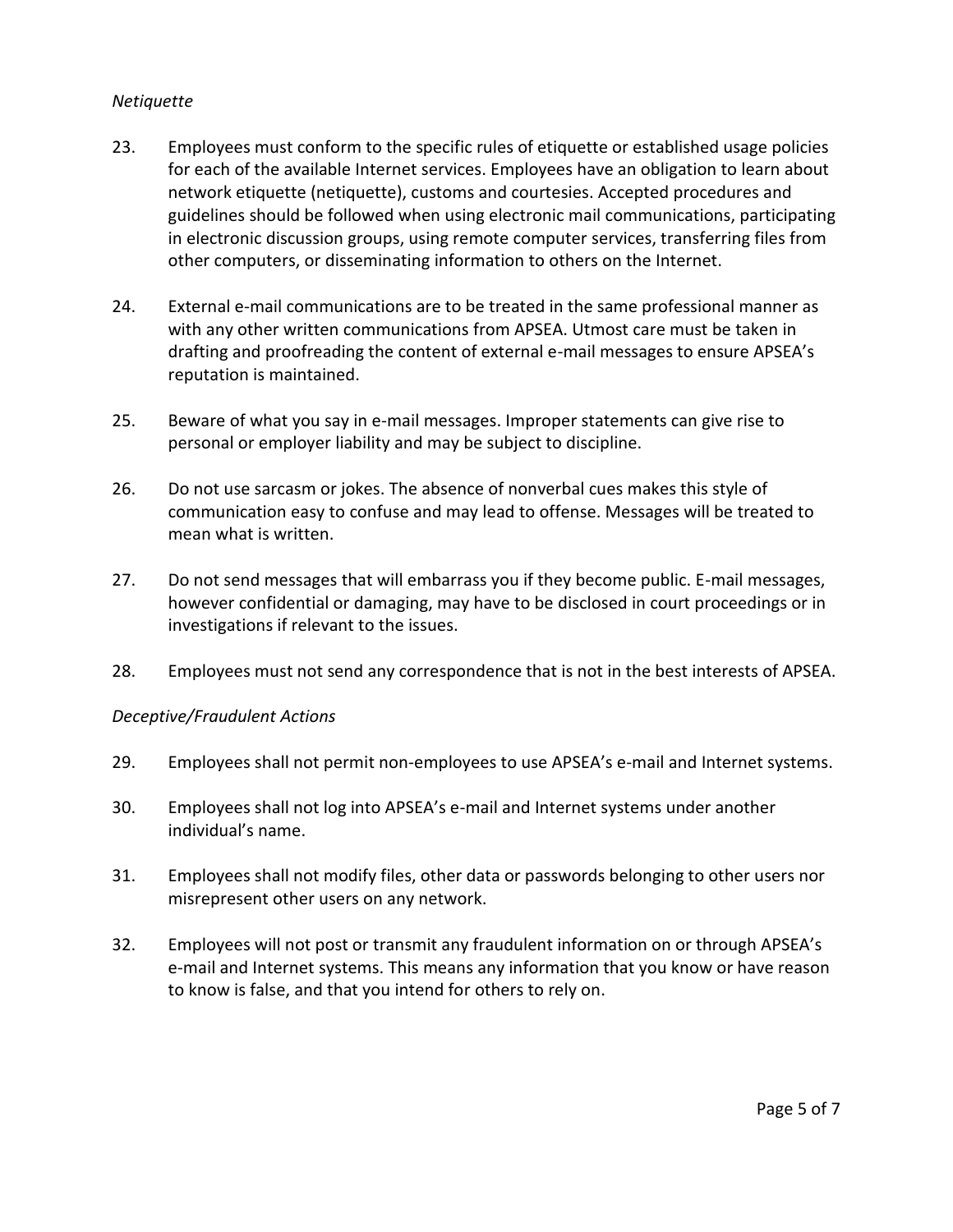# *Invasion of the Privacy Rights of Others*

33. Although the use of APSEA's computers, e-mail and Internet systems are subject to monitoring by APSEA, employees are expected to respect other users, and to not enter, monitor, or otherwise interfere in their use of company computers or electronic communications, or to use company computers to enter, monitor or otherwise interfere with third parties.

# *Destructive Uses*

- 34. Employees shall not use the network in such manner as to disrupt the use of the network by others. Hardware or software shall not be destroyed, modified or abused in any way.
- 35. Employees shall not post or transmit any file which contains viruses, works, "Trojan horses" or any other contaminating or destructive features.
- 36. Employees must not abuse the system by causing harm to the system or inhibiting other users' ability to effectively use the system. This includes, but is not limited to:
	- (a) The importation into the system of a virus or other harmful programming. Never import files or unknown messages onto your system without having them scanned for viruses.
	- (b) Users are expected to remain within allocated disk space and delete e-mail or other materials which take up excessive storage space:
	- (c) Do not create e-mail congestion by sending trivial messages or unnecessarily copying e-mails and do not advertise by e-mail or send messages for missing items unless urgent for business reasons.
	- (d) Chain letters and "spamming" are expressly prohibited. "Spamming" is sending an annoying or unnecessary message to a large number of people (20 or more).

# **POLICY ENFORCEMENT**

All computer equipment and e-mail and Internet systems are the sole property of APSEA. As such, APSEA reserves the right to monitor the use of these technologies to ensure they are being used in a proper, ethical and legal manner. Daily Internet and e-mail activity may be audited to ensure compliance.

These systems, including the equipment and the data stored in the system, are and remain at all times the property of APSEA. As such, all messages, created, sent, received, or stored in the system are and remain the property of APSEA. APSEA reserves the right to retrieve and review any messages composed, sent or received. Please note that even when a message is deleted or